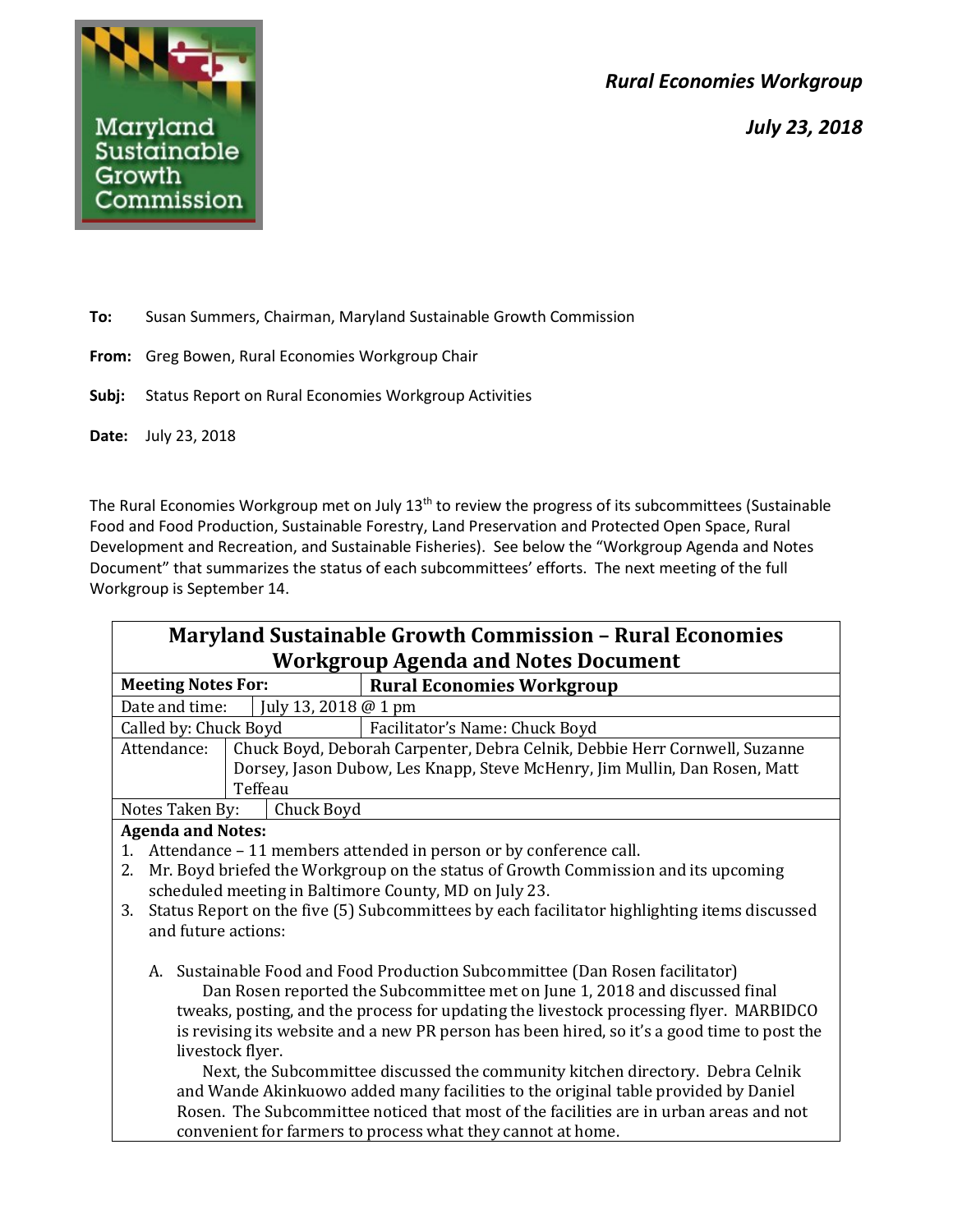The Subcommittee supported a member's suggestion to find out how much more farmland, by county, will remain once planned development and other uses are completed. Planning staff indicated they would look into the request. Planning staff later determined the GIS analysis would be extensive, and Planning currently did not have the datasets to conduct the analysis.

The Subcommittee also asked if Planning could produce county maps that show electricity transmission lines overlaid on Priority Preservation Areas. Farms near transmission line are ripe for solar installations to generate electricity, so counties would want to know where solar farms might appear in areas where they are trying to preserve agriculture. This inquiry is being investigated.

On July 13 Planning staff distributed to the Subcommittee a summary of a report called "Value-Added Agriculture: A Regional Focus." It was researched and written by Grow & Fortify for the Baltimore Metropolitan Council and published in October 2016. At their next meeting, the subcommittee will discuss whether it can help implement any of the recommendations in the report.

Next steps: (1) Work on revising and adding to the community kitchen directory, and (2) Upload the livestock flyer on the web and publicize it.

B. Sustainable Forestry Subcommittee (Jason Dubow/Elliott Campbell facilitators) Jason Dubow reported that DNR Forest Service staff is continuing its work developing an Memorandum of Understanding (MOU) with MDE that would clarify a role for DNR Foresters in the Sediment and Erosion Control process, similar to what is being done in some but not all counties now. The next DNR-MDE meeting is on July 27. More streamlining may be possible down the road with additional agreements, possibly related to having a stewardship plan.

The Charles County SCD pilot, which was proposed in 2017 to create efficiency for landowners in marketing timber while preserving all existing environmental requirements, is intended to follow on after the MOU is in place.

The Planning staff will be developing draft workplans to support two proposed Subcommittee projects: (a) brochure promoting Maryland high-quality wood species, which also would guide landowners through the timber harvesting process; (b) online directory of Maryland sawmills.

Regarding the BEACON Maryland resource-based economies report, Planning staff met several times in June to discuss how the report potentially could be used to support rural economies and applicable local policies and programs. Staff attended the MARBIDCO Monday meeting on June 18 to learn more about the BEACON report. To further investigate this issue, one approach could be for Planning staff and subcommittee members to interview local governments and other stakeholders to get their feedback and guidance on whether the BEACON report can be used to leverage local policies and programs that support rural economies.

- C. Rural Development and Recreation Subcommittee (Deborah Carpenter facilitator) Deborah Carpenter reported that the Subcommittee met on June 21 with continued discussion on implementing the Reinvest Maryland 2.0 recommendations. See the attached summary minutes for details.
- D. Land Preservation and Protected Open Space Subcommittee (Dan Rosen facilitator) Dan Rosen reported the Land Preservation Subcommittee has not met recently and has no tasks on its agenda at this time.